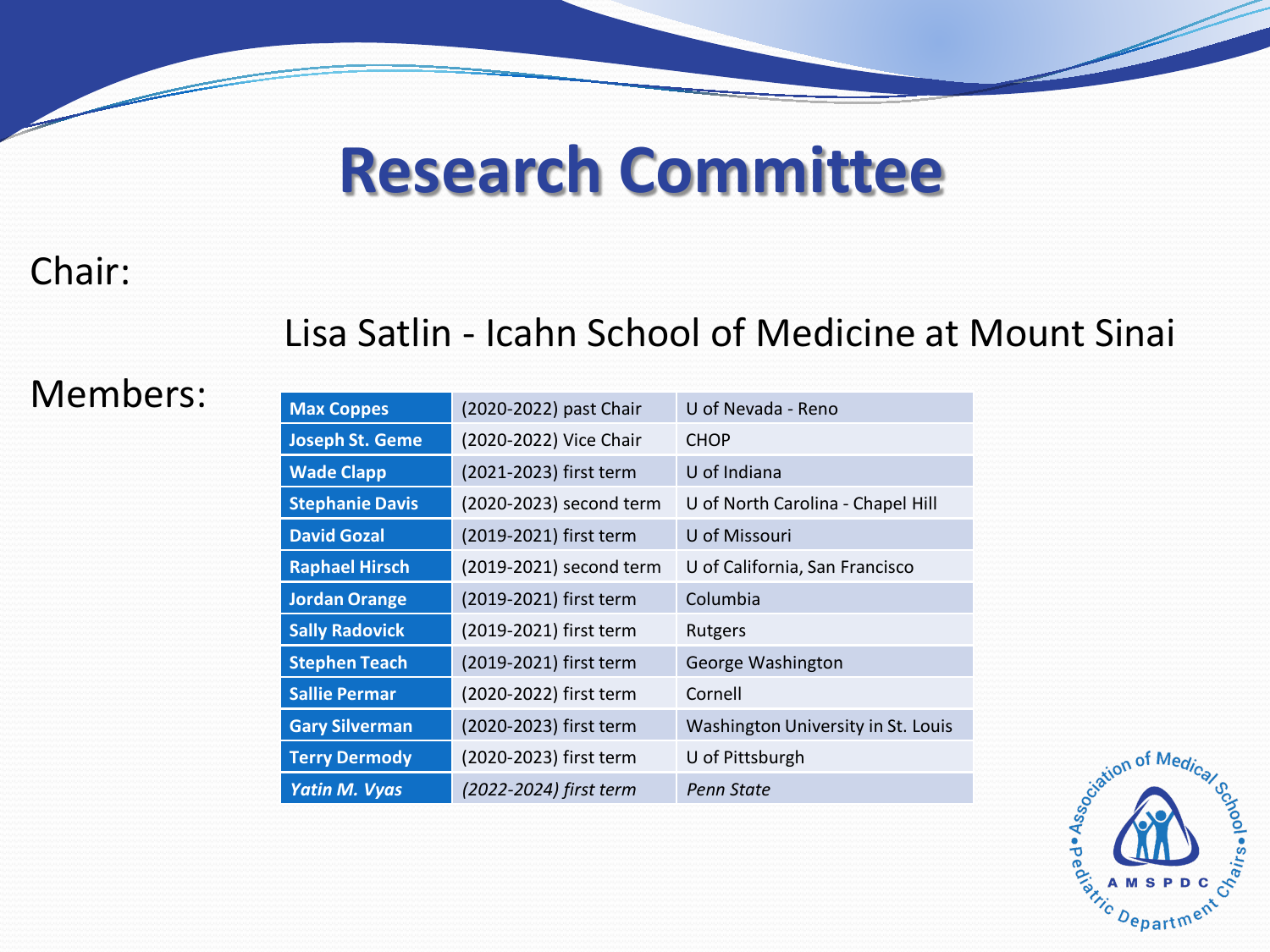## **Research Committee:**

# **Accomplishments Last 12 Months**

- *[Make a Difference for Kids: Become a Pediatric Scientist](https://amspdc.org/research-committee-webinar-series/)* **webinar series (**https://amspdc.org/research-committeewebinar-series/)
	- launched in January 2021 to inspire, engage and support future pediatric investigators in their journey along this career path.
	- initially featured presentations by outstanding pediatric physician-scientists about their science or career pathway, but series was reimagined for 2022 - based on input from trainees - to focus on topics that they consider relevant.
	- announcements are included in the AMSPDC E-News, distributed to PSDP/FIS participants, COMSEP AND APPD, and posted on social media, but *PLEASE* help us get the word out to med students, residents and fellows!

| topic                                                                        | facilitator/speaker                                                                               | date   |
|------------------------------------------------------------------------------|---------------------------------------------------------------------------------------------------|--------|
| The Critical Contribution of Mentor: Mentee Relationships in Your Career     | Norman Rosenblum MD (Toronto)                                                                     | 1/1/22 |
| <b>Development</b>                                                           |                                                                                                   |        |
| The ABCs of CDAs (Career Development Awards)                                 | Matt Vogt, MD, PhD (UNC), Anne-Marie Rick, MD (Pitt), Bereketeab Haileselassie MD, MHS (Stanford) | 2/8/22 |
| Professional Identity Formation in Early Stage/Emerging Physician-Scientists | Jordan Orange (Columbia) and Audrea Burns (Baylor)                                                | 3/8/22 |

#### **Senior scientist questionnaire**

- developed and distributed by Dr. Stephanie Davis and a subcommittee to assess Department Chairs' expectations of senior scientists, and opportunities and barriers in supporting senior scientists.
- results will be submitted for publication in the AMSPDC pages of *Journal of Pediatrics*.

#### **Support pipeline development and increase the impact of the FIS Program**

proposal for expanded eligibility criteria for the Integrated Research Pathway developed by Drs. Sallie Permar, Wade<br>Clapp and Stephanie Davis of the RC and Rasheed Gbadegesin (Associate Dean for P-S<br>Development and Co-Dir Clapp and Stephanie Davis of the RC and Rasheed Gbadegesin (Associate Dean for P-S Development and Co-Director Duke CTSA-KL2 Program) and presented to the ABP in October.

Departm

- continue to provide suggestions and support to enhance the PSDP, led by Dr. Permar, and FIS, led by Wade Clapp.
- **Provide the AMSPDC Planning Committee recommendations for scientific content for this meeting**